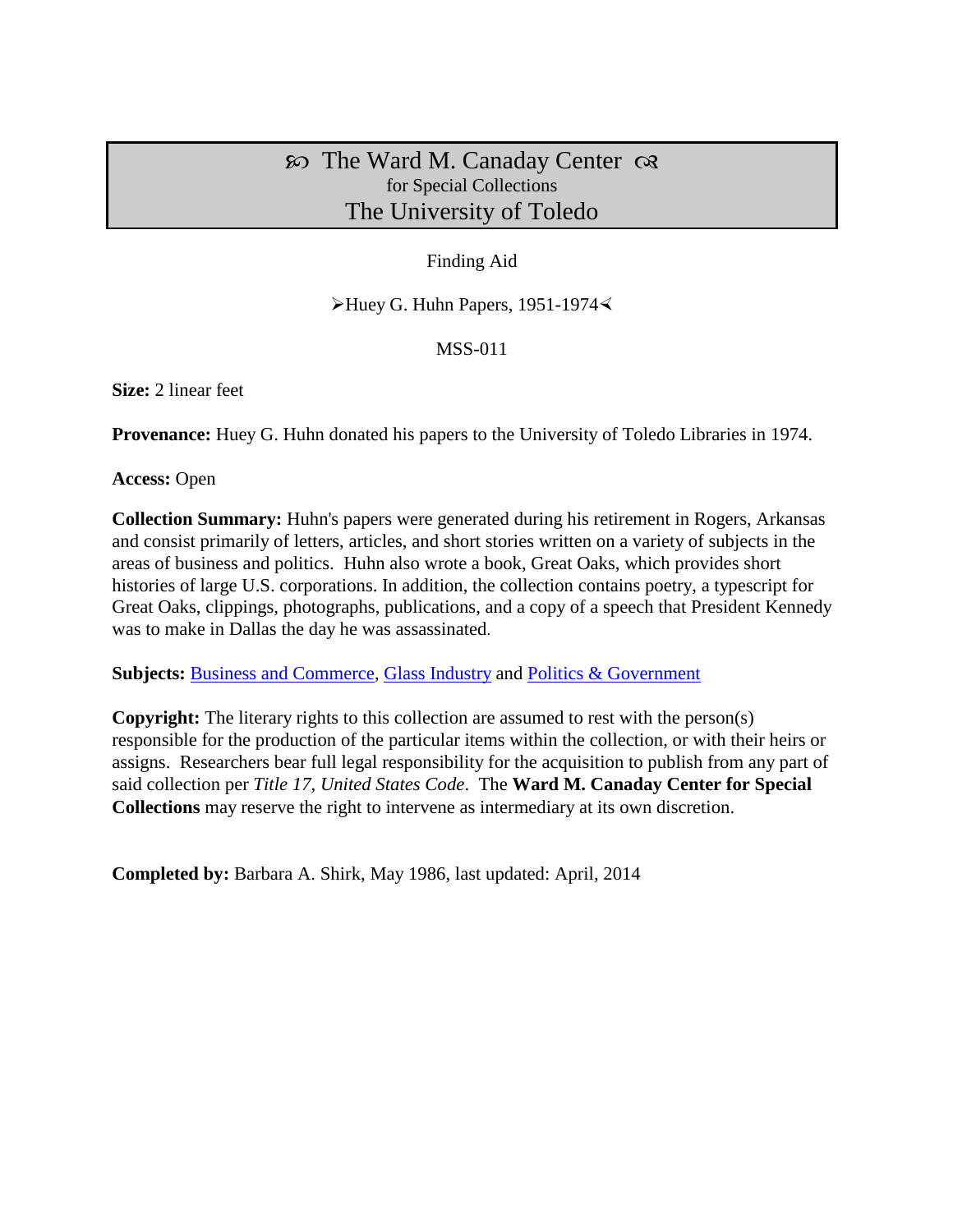# **Biographical Sketch**

| 1889              | born on January 24 at Half Day, Illinois                                                                                           |  |
|-------------------|------------------------------------------------------------------------------------------------------------------------------------|--|
| 1912              | moved from Chicago to Toledo to work with the Clover Leaf Railroad                                                                 |  |
| 1919              | joined Owens Bottle Machine Co. as assistant traffic manager                                                                       |  |
| 1929              | began as sales representative for Libbey-Owens-Ford in St. Louis, Missouri                                                         |  |
| $\overline{?}$    | district manager, industrial sales for Libbey-Owens-Ford in Chicago                                                                |  |
| Early 1940s       | back to Libbey-Owens-Ford in Toledo as general traffic manager                                                                     |  |
| 1950              | retired from Libbey-Owens-Ford                                                                                                     |  |
| 1952 and<br>later | moved to Rogers, Arkansas                                                                                                          |  |
|                   | became a sales representative for Industrial Commodity Corporation of New<br><b>York City</b>                                      |  |
|                   | married Evelyn T. Hall                                                                                                             |  |
|                   | served as Secretary-Treasurer of the Benton County Historical Society since its<br>beginning and edited its quarterly, the Pioneer |  |
|                   | had a 5-minute Sunday segment on a Rogers, Arkansas radio station for the<br>discussion of local history for a period of two years |  |
|                   | ran for the State Legislature as a Republican and lost                                                                             |  |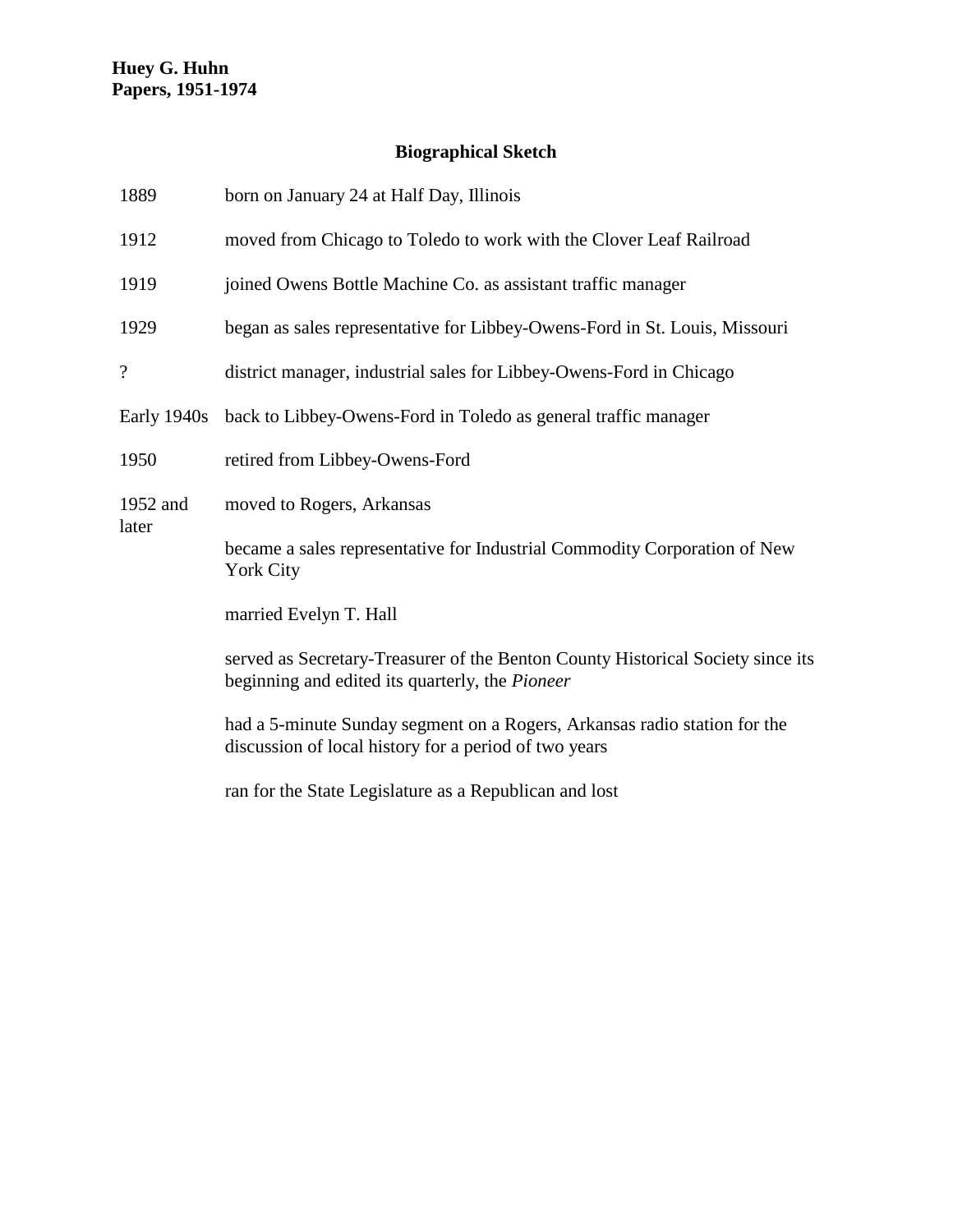#### **Scope and Content Note**

The majority of Huey G. Huhn's papers consist of letters, stories, and articles written on a variety of subjects in the areas of business and politics. The letters are directed mainly to publishers, corporations, and political figures. Mr. Huhn's Republican affiliation is evident in his writings, and through them he attempts to stimulate the thinking of the readers. The papers, which date from 1951-1974, encompass his retirement years in Rogers, Arkansas. Many of the stories and articles were done for publication but very few were published. He occasionally used the pseudonyms of Timothy Hay and Horace Hentz but stated they were not intended for the purpose of disguising his identity. His greatest undertaking was Great Oaks, a compilation of short articles into book form. Each article provides a history of one of the nation's largest corporations and chronicles its entry into the business world.

Mr. Huhn's subjects include techniques for succeeding in business, school prayer, the constitution, urban renewal, rent subsidies, taxes, minimum wage, strikes, national debt reduction, social security, Medicare, competition between government and industry, recycling garbage and waste, fluoridation, international trade, pricing and merchandising, airport security, gun control, foreign aid, Panama Canal, busing of school children, sanctions against aggressor nations, election reform, mass transit, and federal aid to education. In addition, there are letters and articles in regard to "The National Hall for Unusual Names" which he formed in Rogers, Arkansas. As a result of this, people throughout the United States sent him unusual American names. Included also is a copy of a speech that President Kennedy was to make in Dallas on the afternoon of the day he was killed. There is one letter among the papers which was sent to him by a relative in Germany and is written in German.

Some of the notable correspondents found among the papers are George Wallace, Strom Thurmond, Winthrop Rockefeller, Paul Harvey, J. W. Fulbright, Bill Brock, Dale Bumpers, Herbert Hoover, Ted Kennedy, Lester Maddox, Wilbur D. Mills, Thurston D. Morton, Richard Nixon, Charles H. Percy, James A. Rhodes, John L. McClellan, Michael B. Smith, Everett McKinley Dirksen, Sam J. Ervin, Jr., Gerald R. Ford, Barry Goldwater, Jesse Helms, Jacob K. Javits, Rogers C. B. Morton, Edmund S. Muskie, Ronald Reagan, John G. Tower, and Walter F. Mondale.